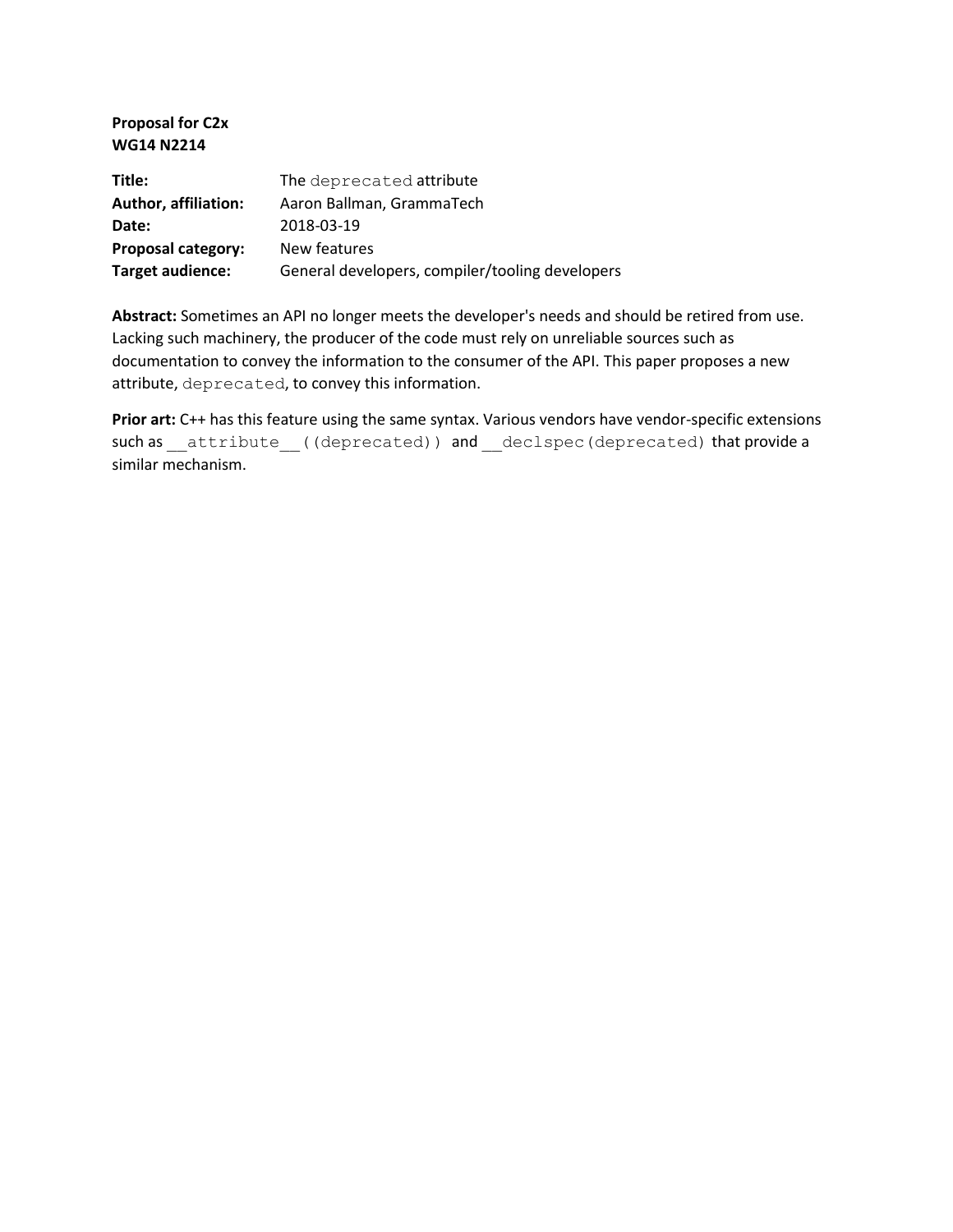# The deprecated attribute

Reply-to: Aaron Ballman (aaron@aaronballman.com; aballman@grammatech.com) Document No: N2214 Date: 2018-03-19

# Summary of Changes

### N2214

- Added the appropriate cover page.
- Rebased on top of N2165, the latest attributes syntax proposal
- Replaced "non-static data member" with "struct or union member"

#### N2050

• Original proposal.

## Introduction

Sometimes an API no longer meets the developer's needs and should be retired from use. However, there is no standard mechanism by which an API designer can communicate this to the consumer of their API. Lacking such machinery, the producer of the code must rely on unreliable sources such as documentation to convey the information to the consumer of the API. One such example is the C Standard Library function gets(), which was deprecated in C99 and eventually removed in C11. However, this need is not limited to just the Standard Library, it is applicable to the producer of any library code, including in-house libraries.

## Rationale

The [[deprecated]] attribute has considerable real-world use, being implemented by Clang and GCC as vendor-specific extensions under the name attribute ((deprecated)), by Microsoft Visual Studio under the name declspec (deprecated), and was standardized under the name [[deprecated]] by WG21.

Unlike other proposed attributes like [[nodiscard]] and [[maybe\_unused]], what constitutes a "use" can be more concretely determined to be any naming of a deprecated entity other than in the entity's declaration (or redeclaration). For instance, this encourages an implementation to diagnose a deprecated variable that is named in a sizeof expression despite the operand being unevaluated. However, because the semantics of the attribute are informative rather than normative, the notion of what constitutes a "use" is still a matter of QoI.

## Proposal

This document proposes the [[deprecated]] attribute as a way for a programmer to specify that an entity is discouraged from being used. This gives the developer a mechanism by which they can alert the consumer of their code to pending breaking changes, and can optionally provide the consumer with additional information such as alternatives superseding the deprecated functionality.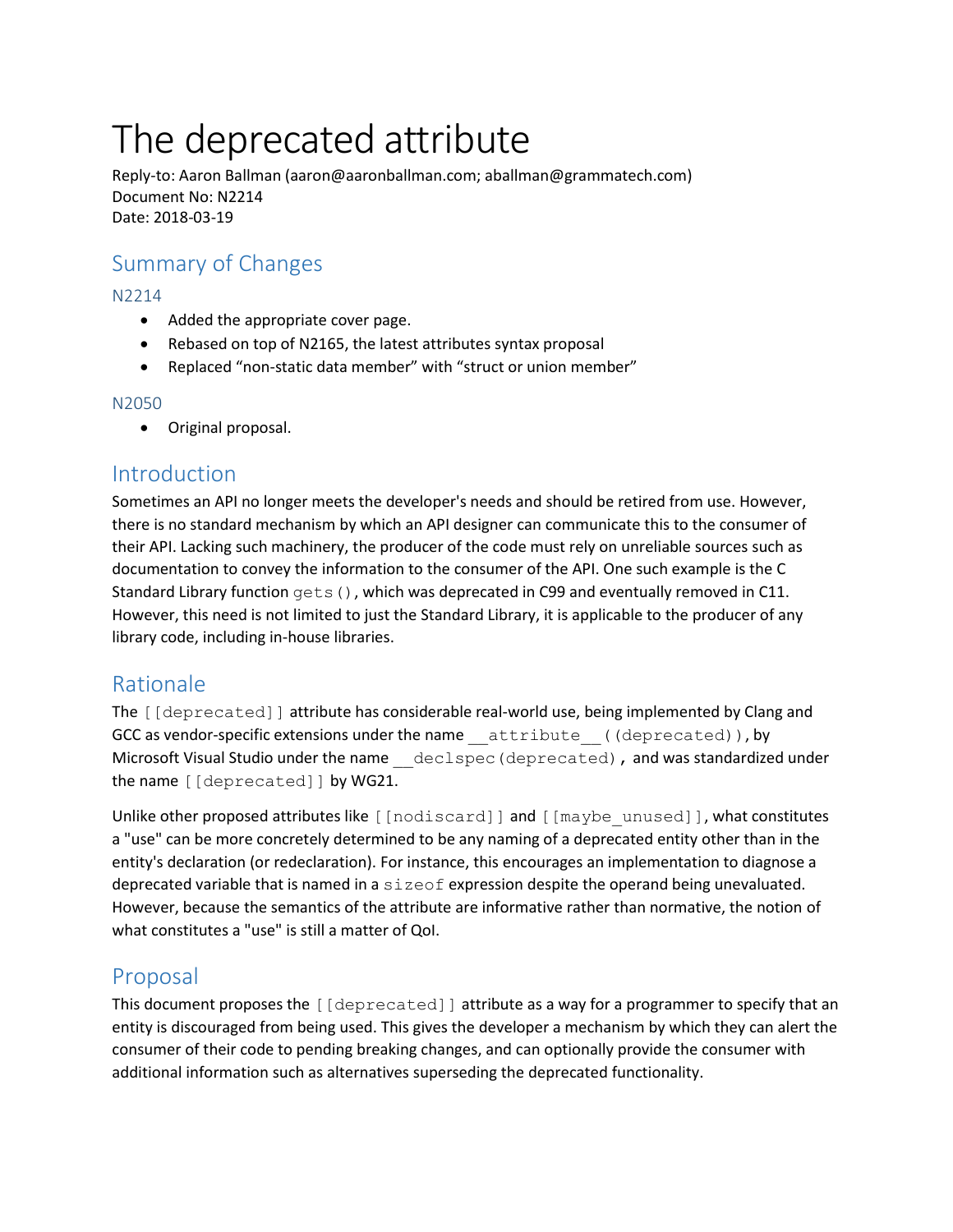The [[deprecated]] attribute can be applied to the declaration of struct, union, enum, *typedef-name*, variable, non-static data member, function, or enumerator. It can optionally accept a string literal argument that an implementation is encouraged to display when the deprecated entity is used. For instance, if such an attribute were present in C99, the gets () function could have been declared:

```
 [[deprecated("Consider using fgets() instead")]] char *gets(char *);
 // Alternatively:
[[deprecated]] char *gets(char *);
```
## Proposed Wording

This proposed wording currently uses placeholder terms of art and it references a new subclause from WG14 N2165, 6.7.11, Attributes that describes the referenced grammar terms. The [Note] in paragraph 1 of the semantics is intended to convey informative guidance rather than normative requirements.

## 6.7.11.1 Deprecated attribute

Syntax  *deprecated-attr: deprecated deprecated-argumentopt*

 *deprecated-argument: ( string-literal )*

#### **Constraints**

1 The *attribute-token* deprecated can be used to mark names and entities whose use is still allowed, but is discouraged for some reason. [Footnote: in particular, deprecated is appropriate for names and entities that are deemed obsolete or unsafe.] It shall appear at most once in each *attribute-list*.

2 The attribute shall be applied to the declaration of a struct, a union, a *typedef-name*, a variable, a struct or union member, a function, an enumeration, or an enumerator.

#### **Semantics**

1 [Note: Implementations may use the deprecated attribute to produce a diagnostic message in case the program refers to a name or entity other than to declare it, after a declaration that specifies the attribute. The diagnostic message may include text provided within the *deprecated-argument* of any deprecated attribute applied to the name or entity. -- end note]

2 A name or entity declared without the deprecated attribute can later be redeclared with the attribute and vice versa. An entity is considered marked after the first declaration that marks it.

#### 3 EXAMPLE

```
[[deprecated]] void f(void);
 void g(void) {
  f();
 }
```
Implementations are encouraged to warn that  $f$  is deprecated at the function call expression within  $g$ .